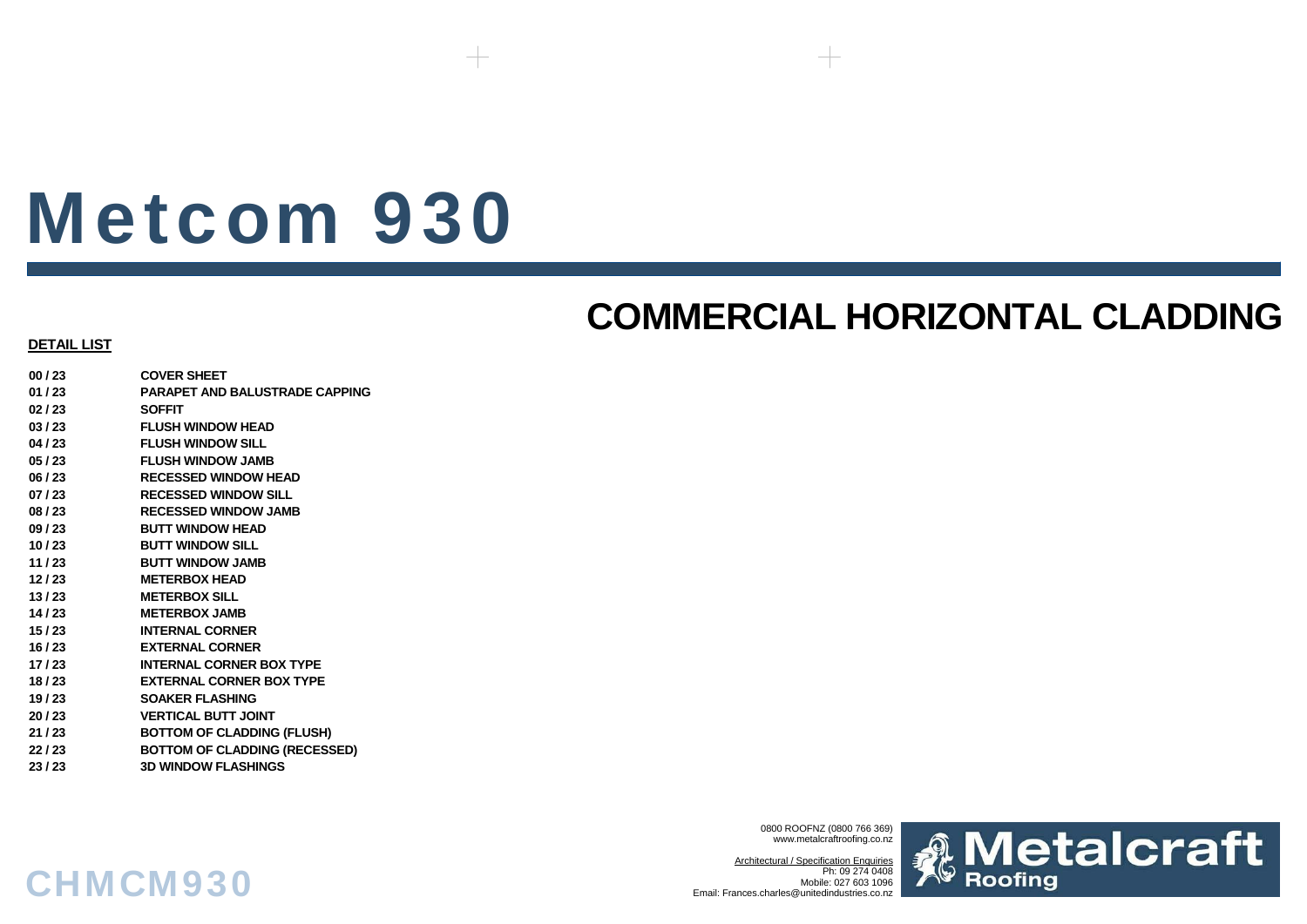

Reference

is the responsibility of the designer. Construction detail can vary for wall cladding. The underlay is detailed as a single line for simplicity and is indicative only. Building paper type and method of installation should comply with underlay manufacturers recommendations and NZBC regulations.

Roofing

| e CHMCM930 | Date 2014 | Scale $1:2$ | Sheet 01 / 23 |
|------------|-----------|-------------|---------------|
|            |           |             |               |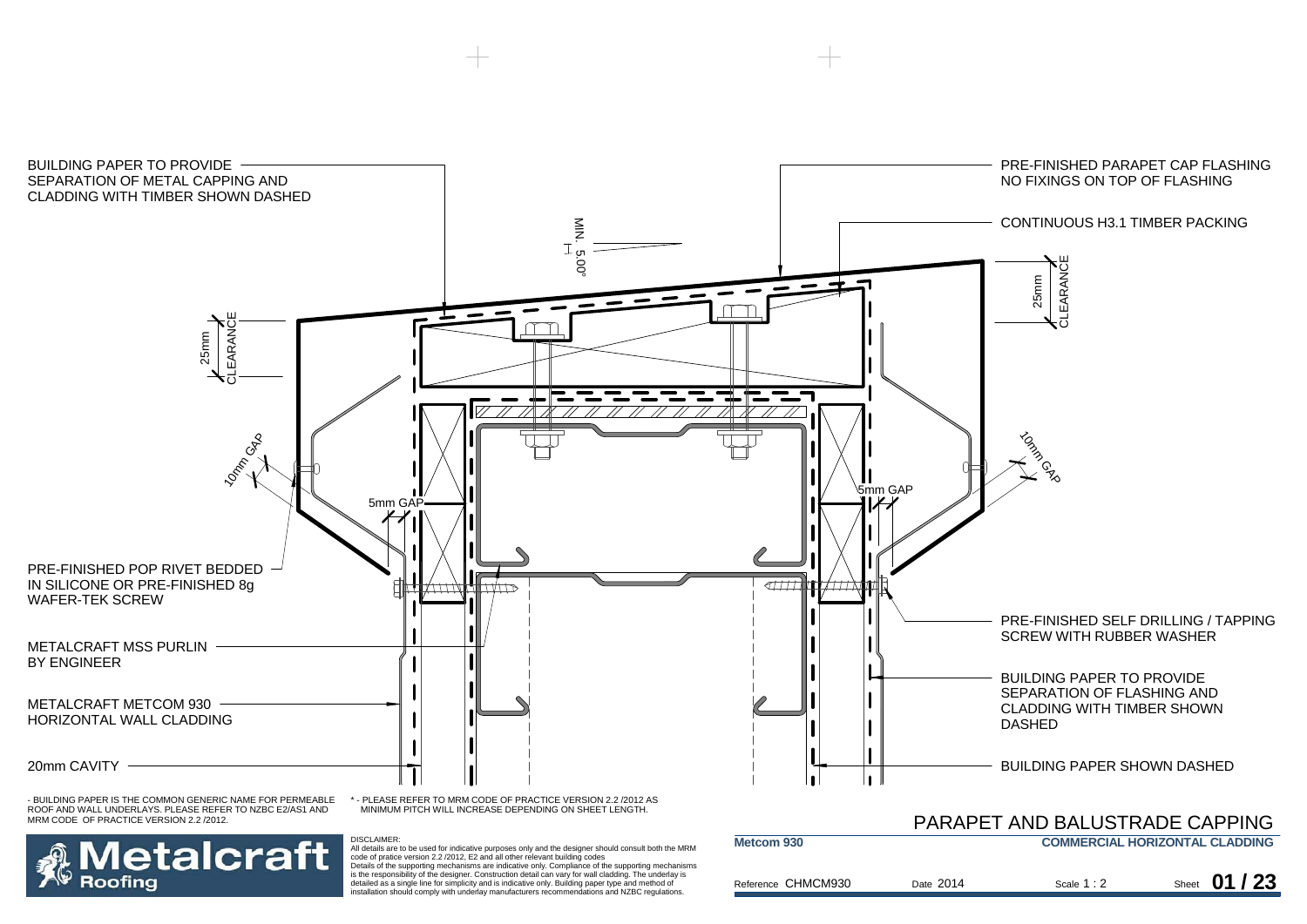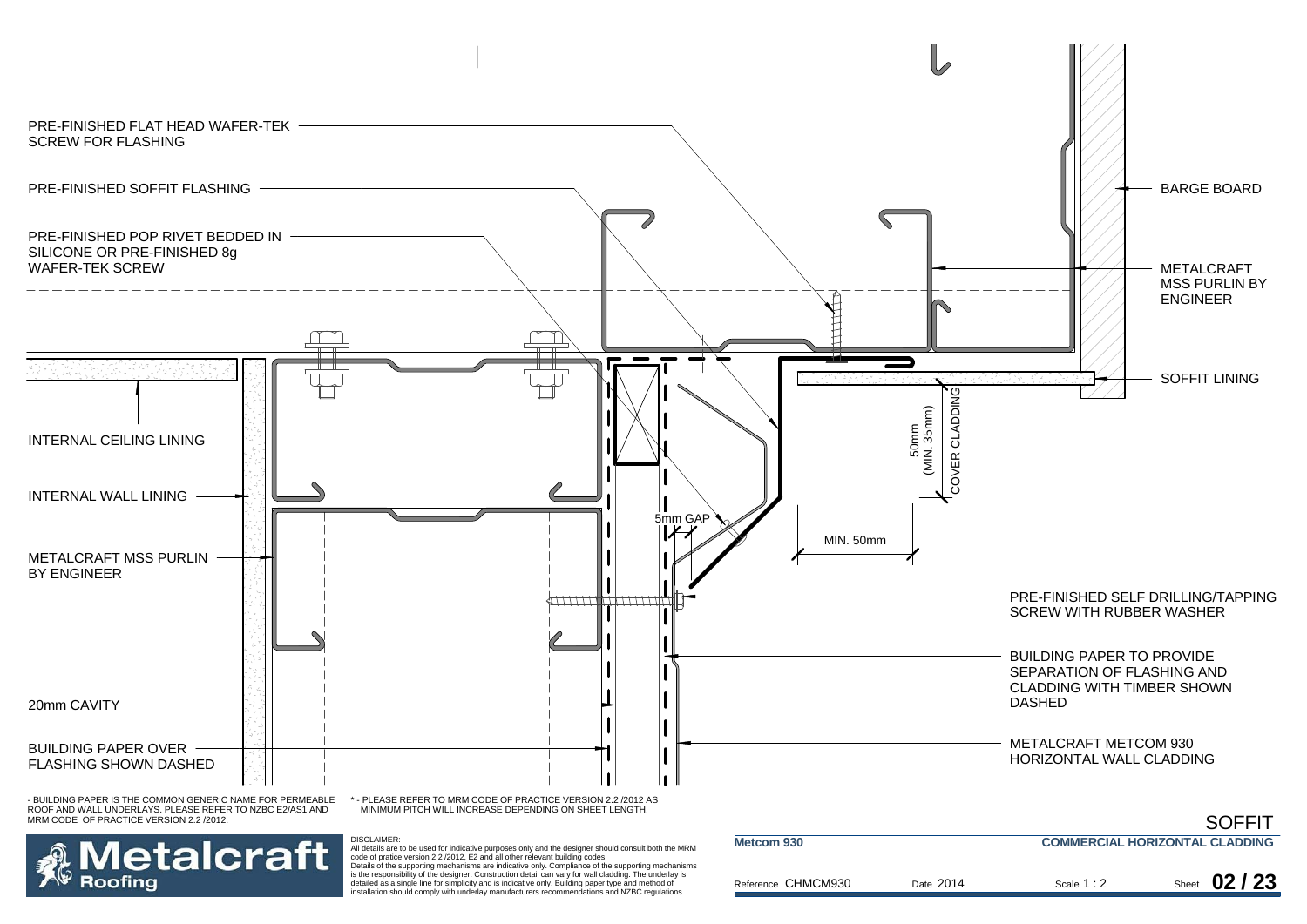

Ref

 All details are to be used for indicative purposes only and the designer should consult both the MRM code of pratice version 2.2 /2012, E2 and all other relevant building codes Details of the supporting mechanisms are indicative only. Compliance of the supporting mechanisms is the responsibility of the designer. Construction detail can vary for wall cladding. The underlay is detailed as a single line for simplicity and is indicative only. Building paper type and method of installation should comply with underlay manufacturers recommendations and NZBC regulations.

| tcom 930        |           | COMMERCIAL HORIZON LAL CLADDING |               |
|-----------------|-----------|---------------------------------|---------------|
| erence CHMCM930 | Date 2014 | Scale $1:2$                     | Sheet 03 / 23 |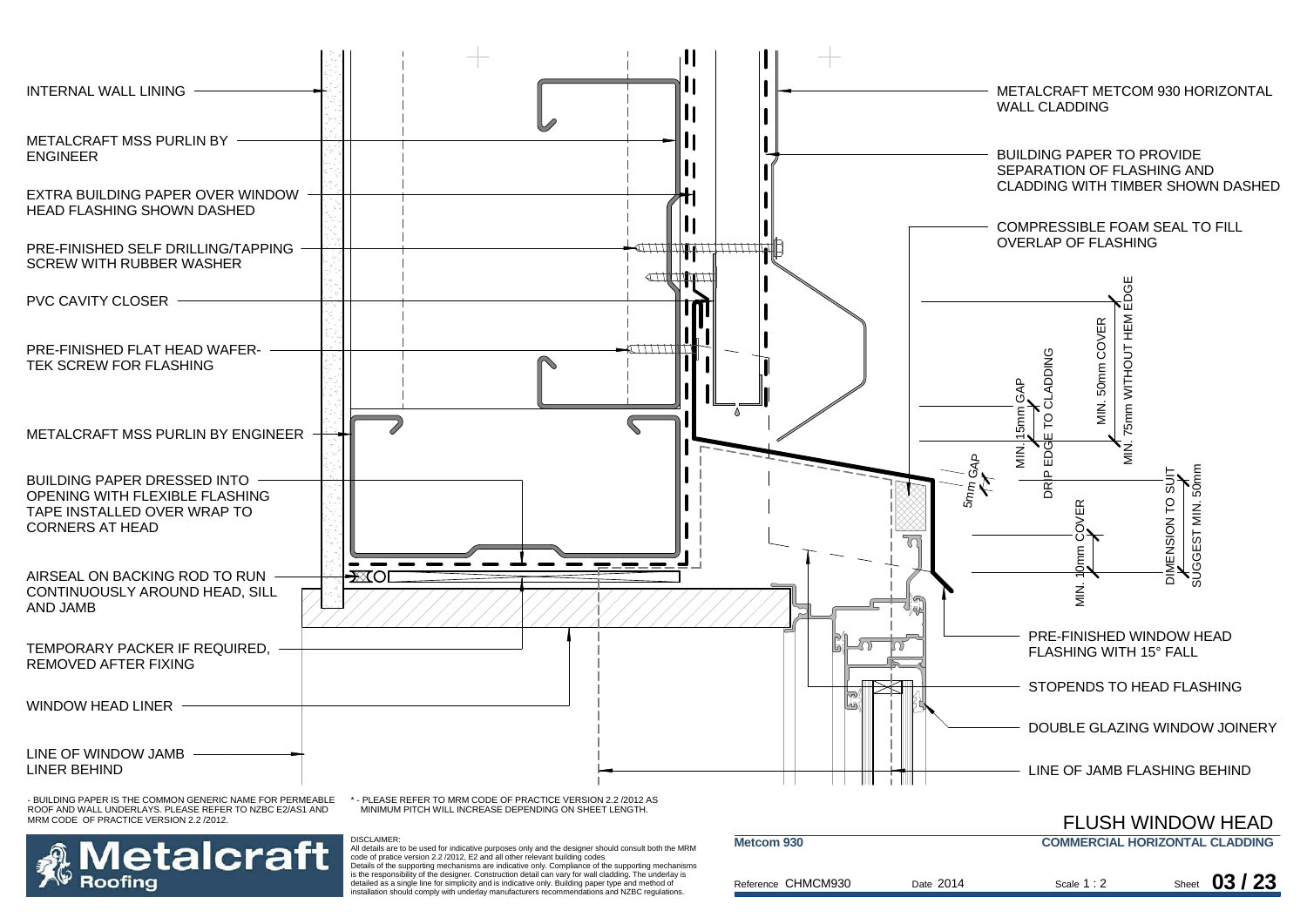

is the responsibility of the designer. Construction detail can vary for wall cladding. The underlay is detailed as a single line for simplicity and is indicative only. Building paper type and method of installation should comply with underlay manufacturers recommendations and NZBC regulations.

| Reference CHMCM930 | Date 2014 | Scale 1:2 | Sheet 04 / 23 |
|--------------------|-----------|-----------|---------------|
|                    |           |           |               |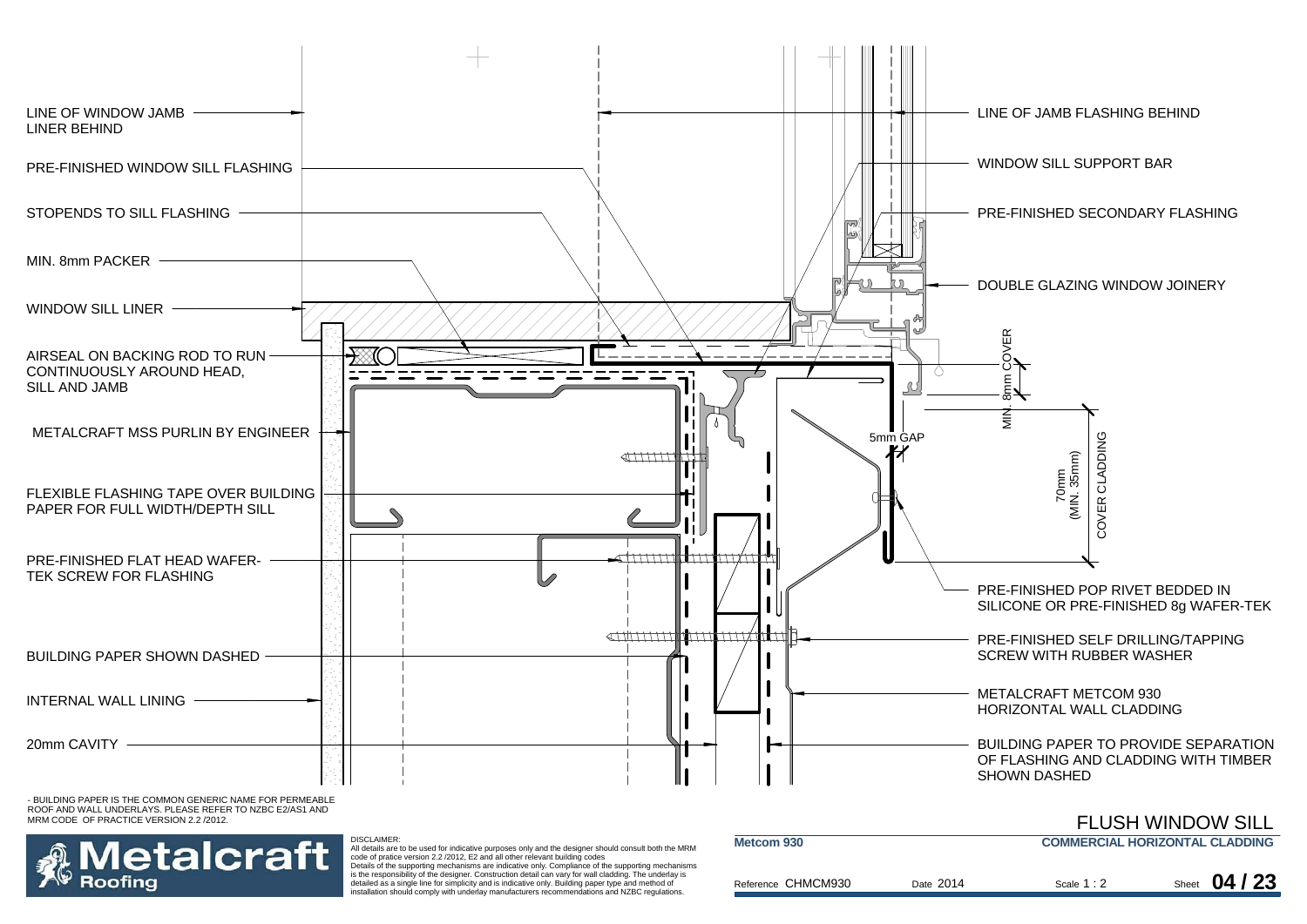

Details of the supporting mechanisms are indicative only. Compliance of the supporting mechanisms is the responsibility of the designer. Construction detail can vary for wall cladding. The underlay is detailed as a single line for simplicity and is indicative only. Building paper type and method of installation should comply with underlay manufacturers recommendations and NZBC regulations.

| Metcom 930         |           | <b>COMMERCIAL HORIZONTAL CLADDING</b> |               |
|--------------------|-----------|---------------------------------------|---------------|
| Reference CHMCM930 | Date 2014 | Scale $1:2$                           | Sheet 05 / 23 |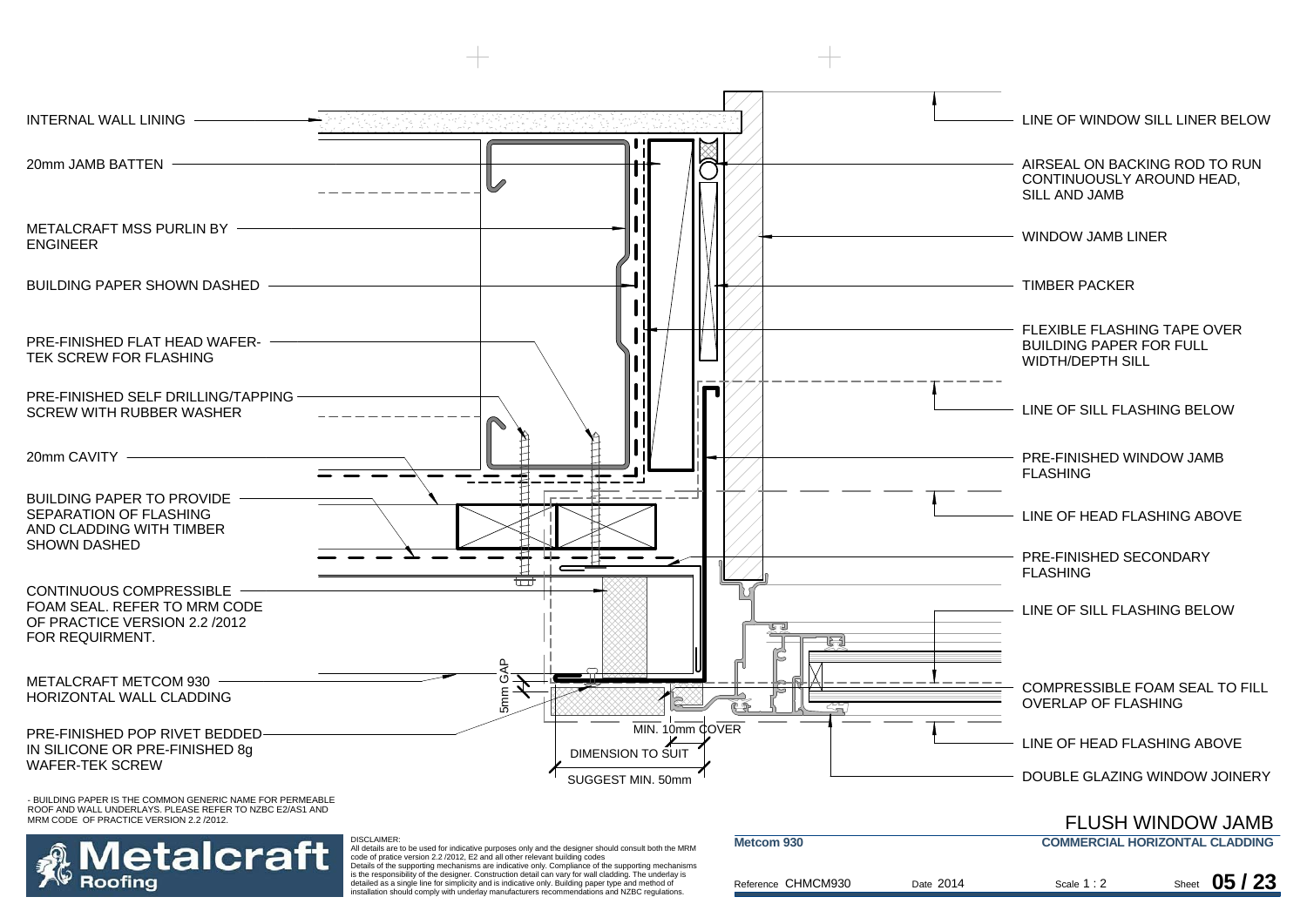

ROOF AND WALL UNDERLAYS. PLEASE REFER TO NZBC E2/AS1 AND MRM CODE OF PRACTICE VERSION 2.2 /2012.



All details are to be used for indicative purposes only and the designer should consult both the MRM code of pratice version 2.2 /2012, E2 and all other relevant building codes

DISCLAIMER:

Details of the supporting mechanisms are indicative only. Compliance of the supporting mechanisms is the responsibility of the designer. Construction detail can vary for wall cladding. The underlay is detailed as a single line for simplicity and is indicative only. Building paper type and method of installation should comply with underlay manufacturers recommendations and NZBC regulations.

|                    |           |             | <b>RECESSED WINDOW HEAD</b>           |
|--------------------|-----------|-------------|---------------------------------------|
| Metcom 930         |           |             | <b>COMMERCIAL HORIZONTAL CLADDING</b> |
| Reference CHMCM930 | Date 2014 | Scale $1:2$ | Sheet $06/23$                         |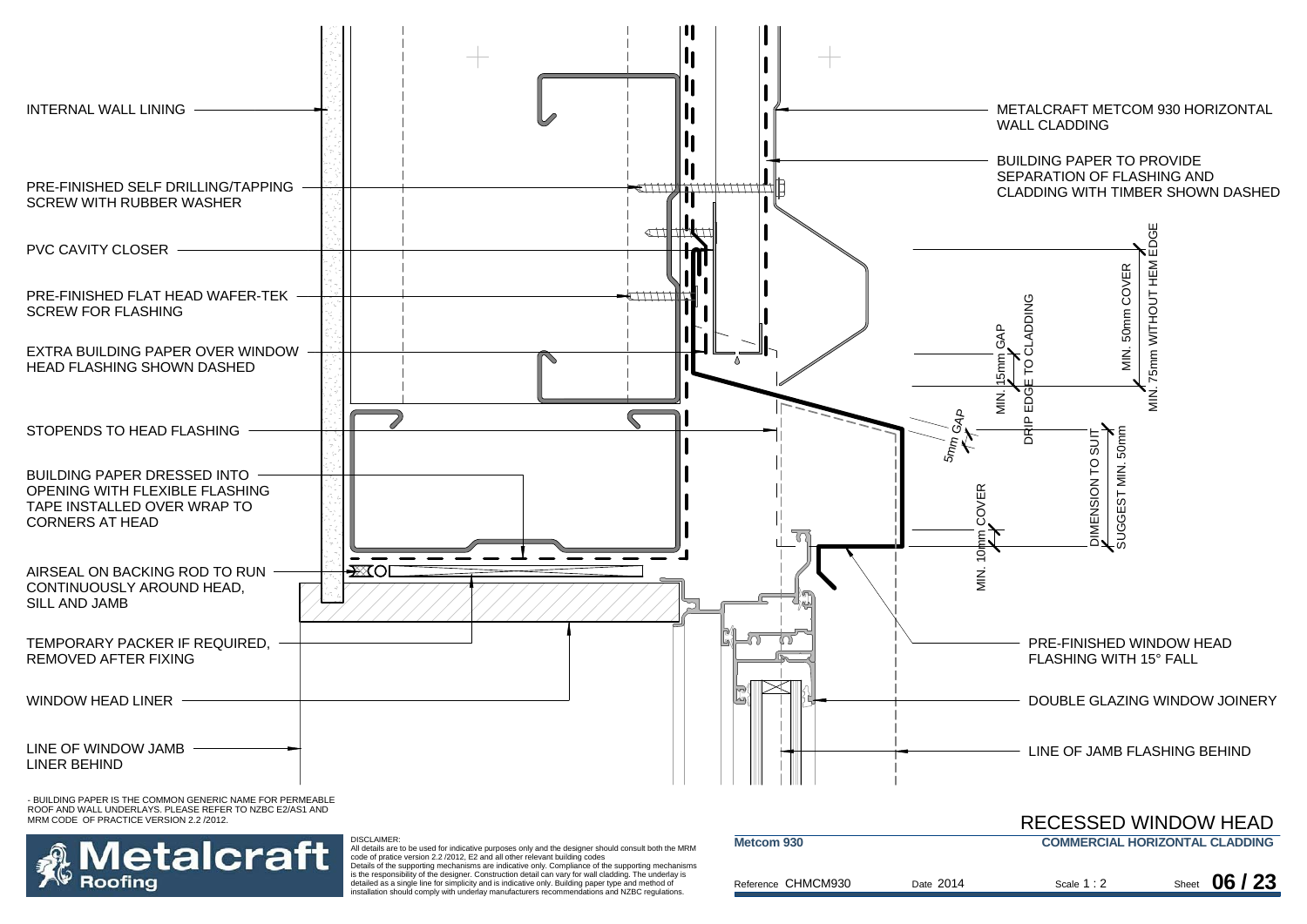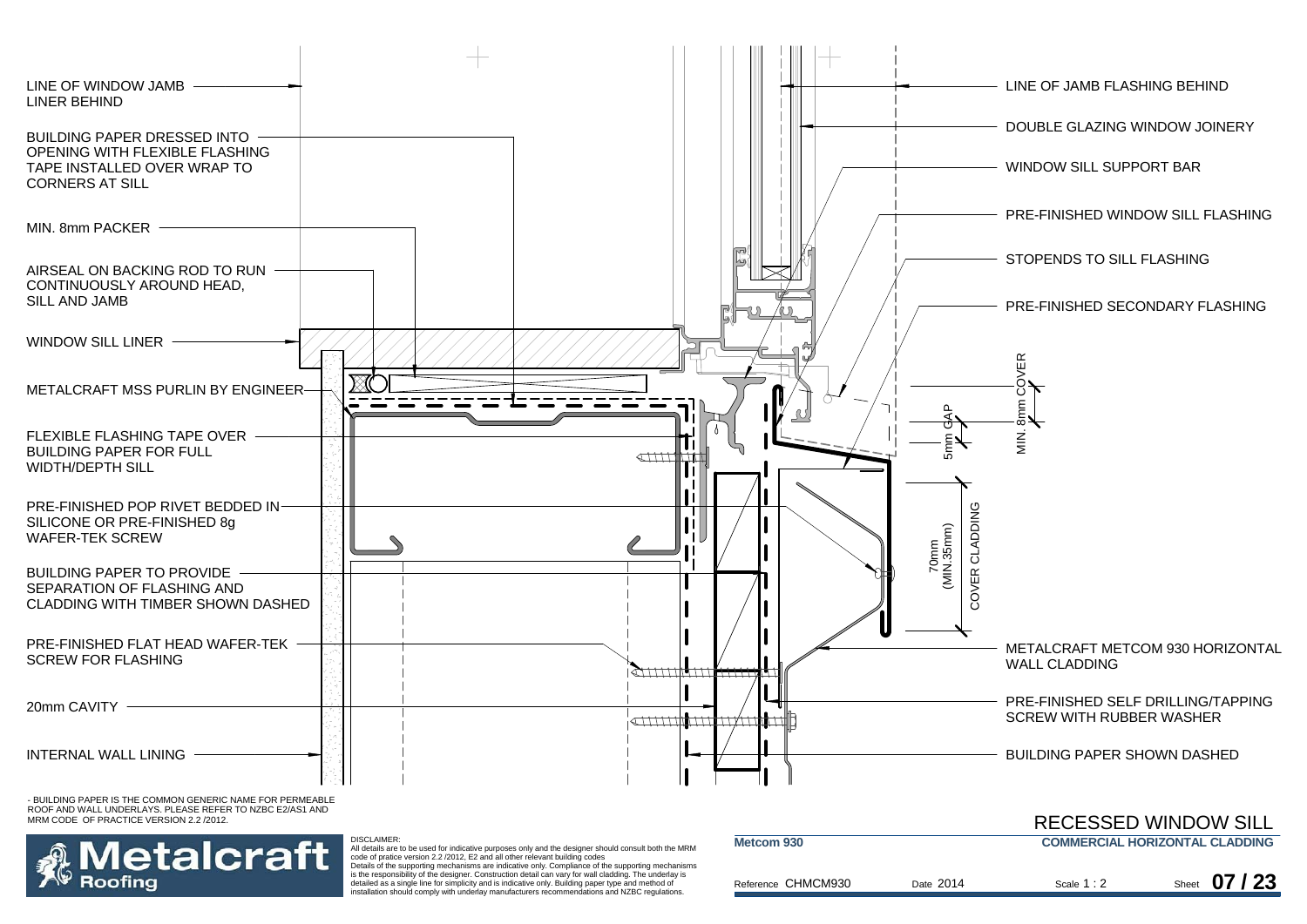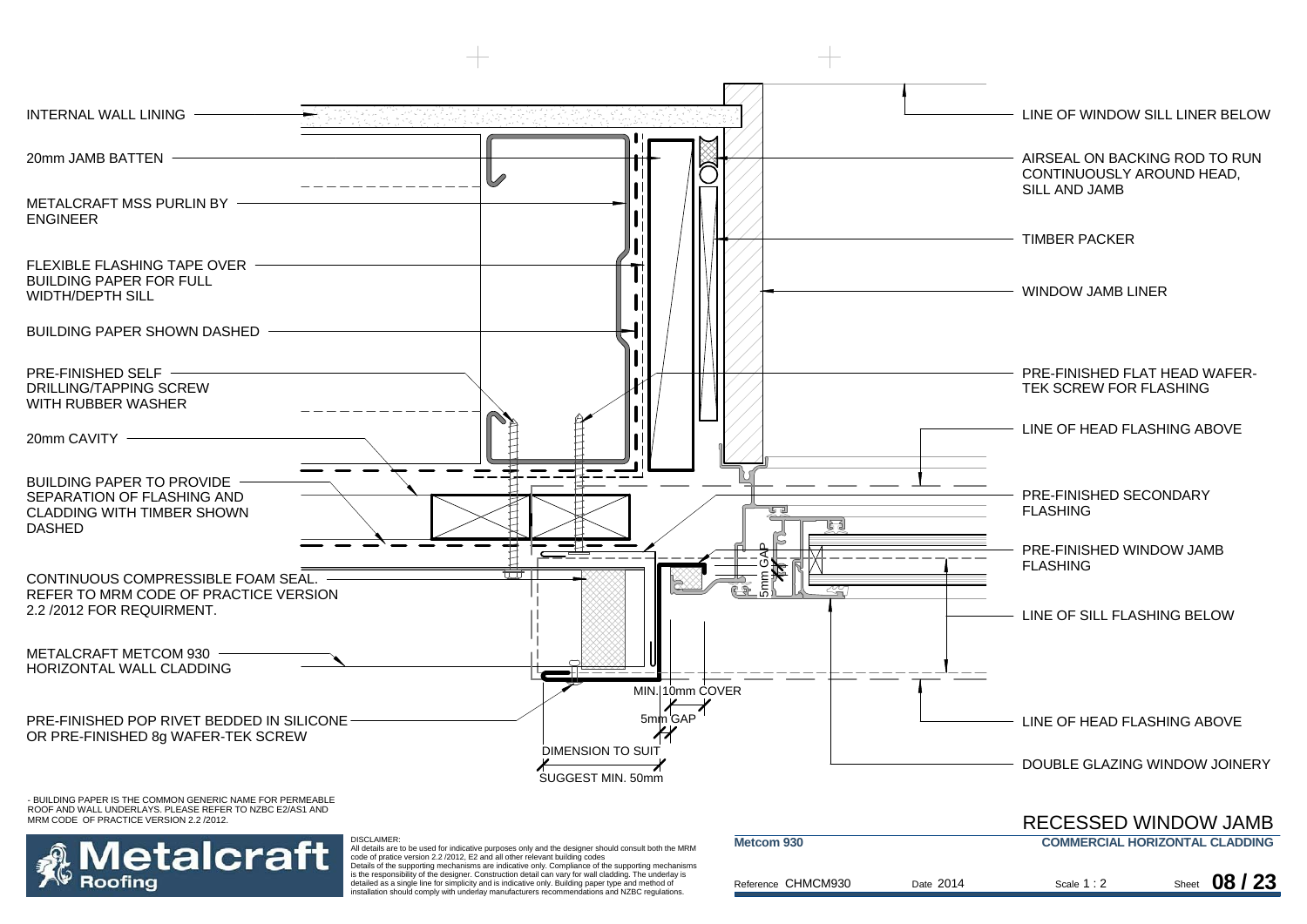

ROOF AND WALL UNDERLAYS. PLEASE REFER TO NZBC E2/AS1 AND MRM CODE OF PRACTICE VERSION 2.2 /2012.



DISCLAIMER:All details are to be used for indicative purposes only and the designer should consult both the MRM code of pratice version 2.2 /2012, E2 and all other relevant building codes

Details of the supporting mechanisms are indicative only. Compliance of the supporting mechanisms is the responsibility of the designer. Construction detail can vary for wall cladding. The underlay is detailed as a single line for simplicity and is indicative only. Building paper type and method of installation should comply with underlay manufacturers recommendations and NZBC regulations.

| Metcom 930         |           | <b>COMMERCIAL HORIZONTAL CLADDING</b> |               |
|--------------------|-----------|---------------------------------------|---------------|
| Reference CHMCM930 | Date 2014 | Scale $1:2$                           | Sheet 09 / 23 |

BUTT WINDOW HEAD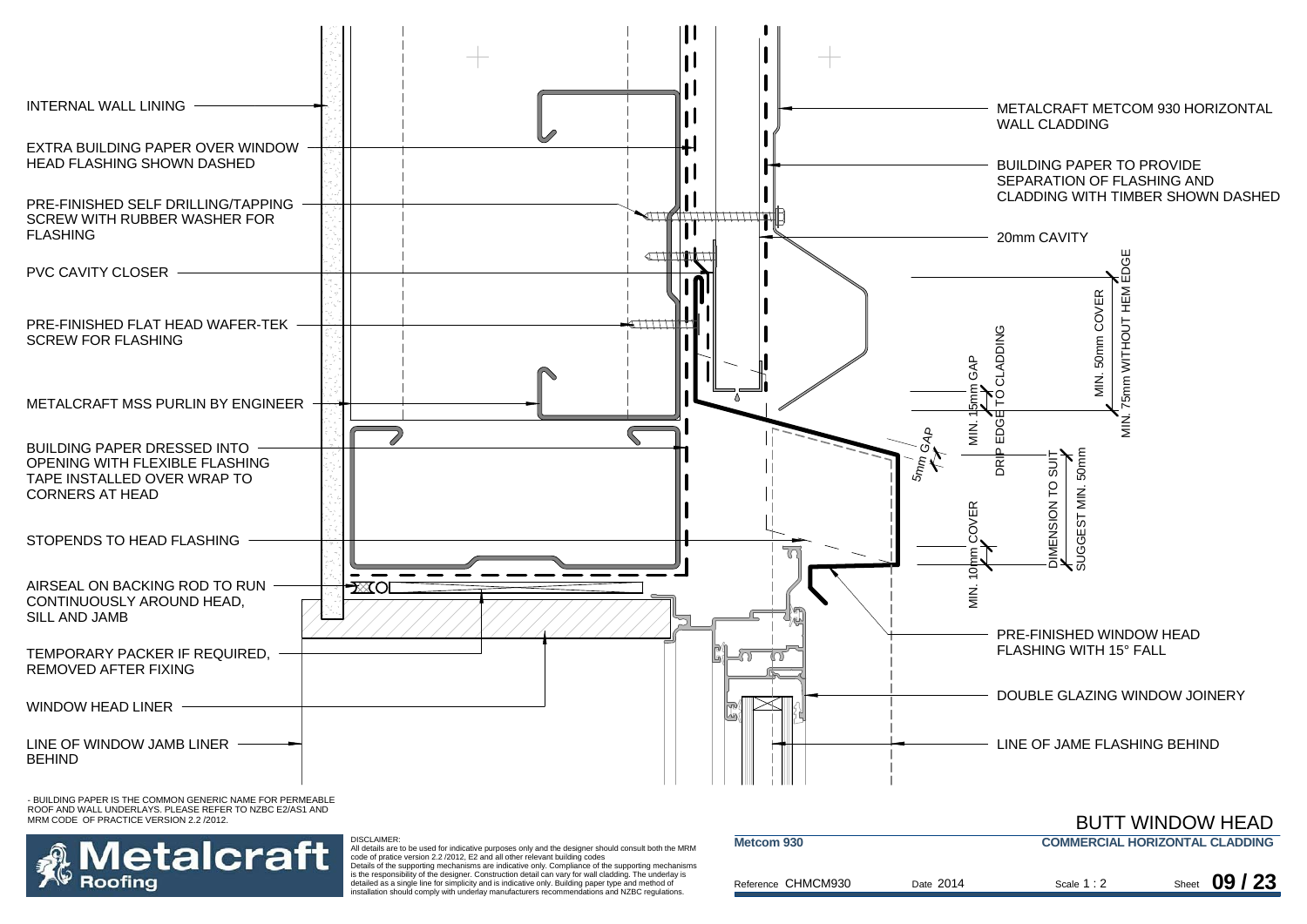

 $\frac{\text{Ref}}{\text{f}}$ 

is the responsibility of the designer. Construction detail can vary for wall cladding. The underlay is detailed as a single line for simplicity and is indicative only. Building paper type and method of installation should comply with underlay manufacturers recommendations and NZBC regulations.

| erence CHMCM930 | Date 2014 | Scale $1:2$ | Sheet | 10/23 |
|-----------------|-----------|-------------|-------|-------|
|                 |           |             |       |       |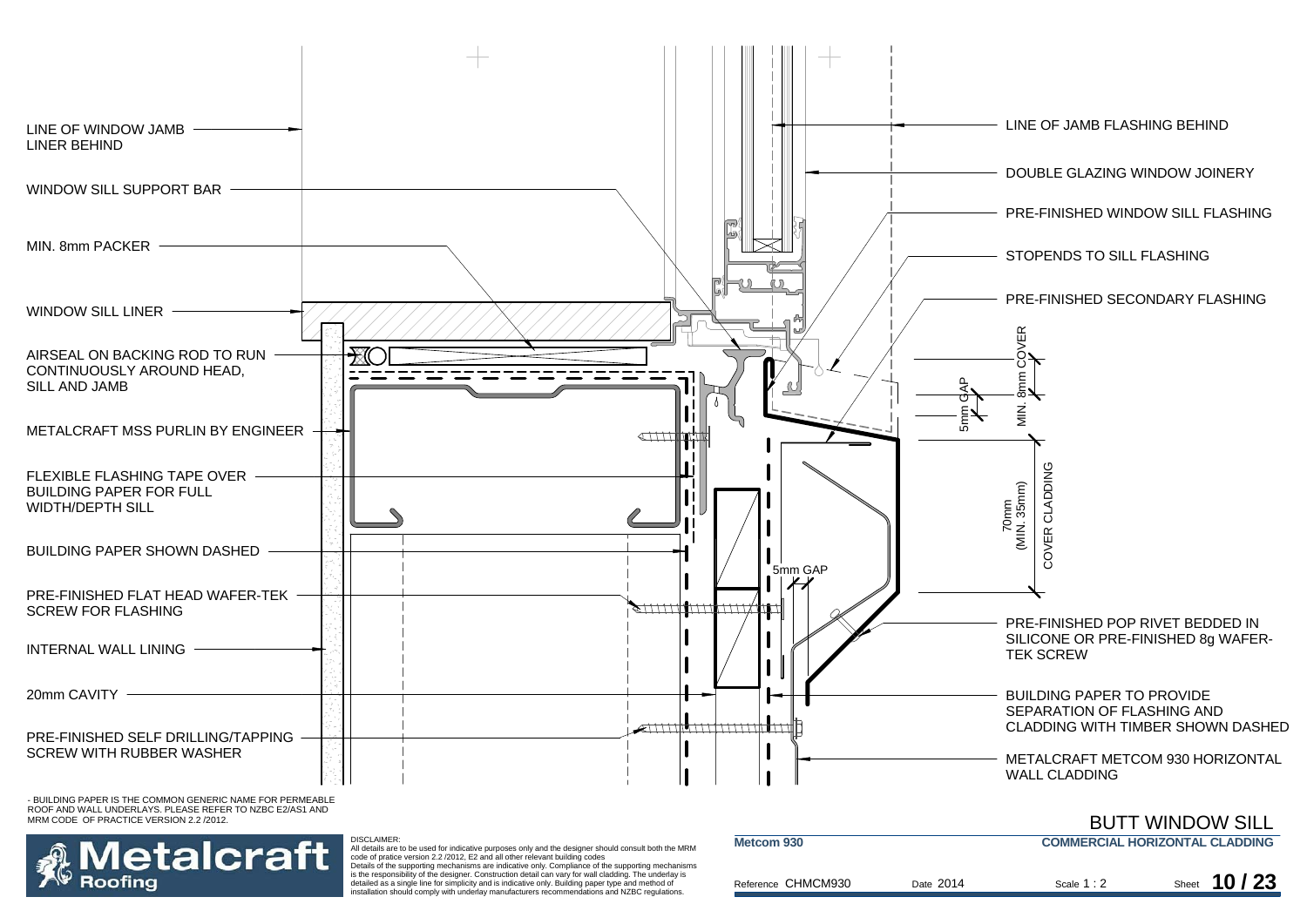

Details of the supporting mechanisms are indicative only. Compliance of the supporting mechanisms is the responsibility of the designer. Construction detail can vary for wall cladding. The underlay is detailed as a single line for simplicity and is indicative only. Building paper type and method of installation should comply with underlay manufacturers recommendations and NZBC regulations.

| <b>INIGLCOTTI APP</b> |           |             | COMMERCIAL HORIZON TAL CLADDING |
|-----------------------|-----------|-------------|---------------------------------|
| Reference CHMCM930    | Date 2014 | Scale $1:2$ | Sheet $11/23$                   |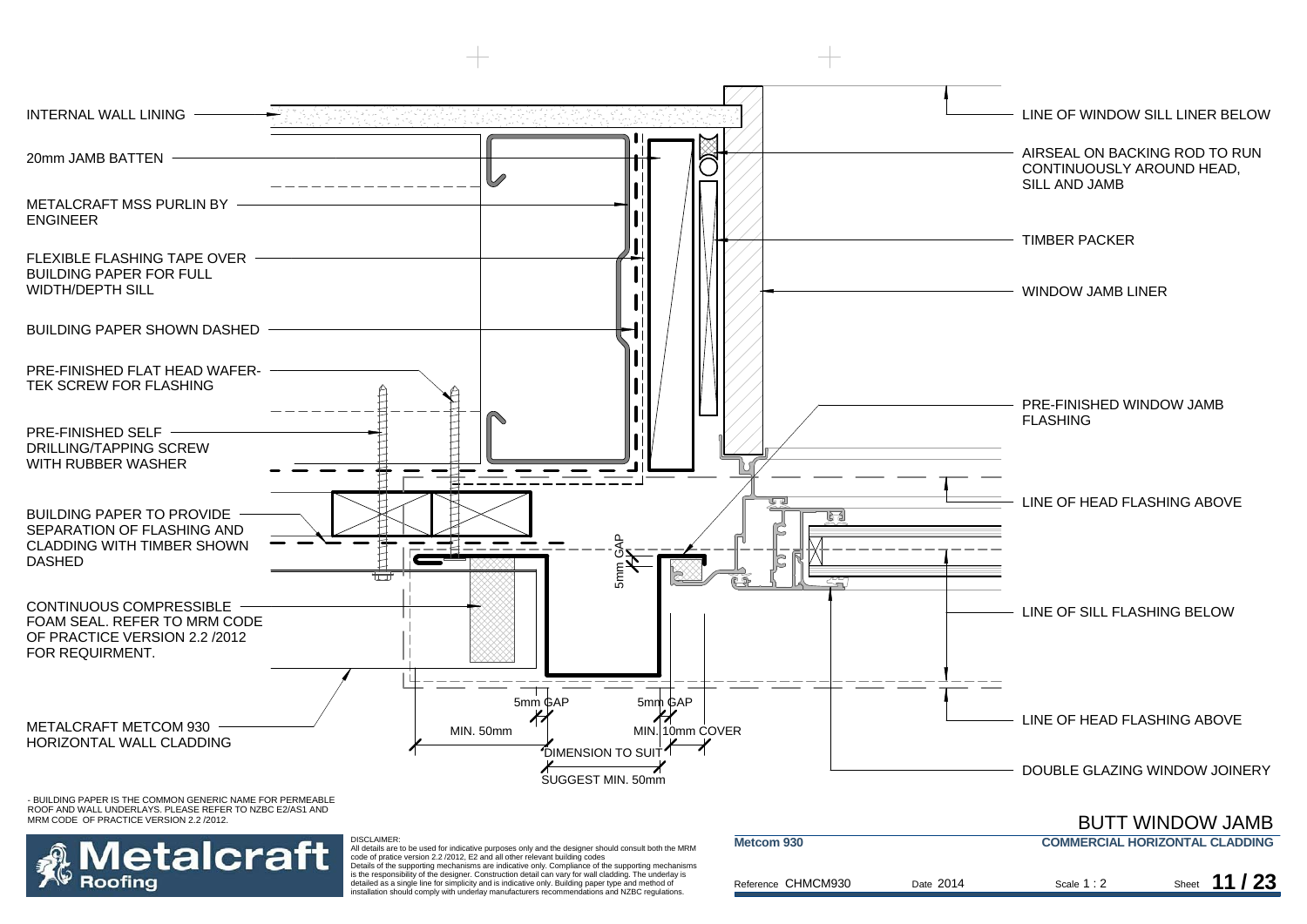

 $Re$ 

**Metcom 930**

- BUILDING PAPER IS THE COMMON GENERIC NAME FOR PERMEABLE ROOF AND WALL UNDERLAYS. PLEASE REFER TO NZBC E2/AS1 AND MRM CODE OF PRACTICE VERSION 2.2 /2012.



 All details are to be used for indicative purposes only and the designer should consult both the MRM code of pratice version 2.2 /2012, E2 and all other relevant building codes Details of the supporting mechanisms are indicative only. Compliance of the supporting mechanisms is the responsibility of the designer. Construction detail can vary for wall cladding. The underlay is detailed as a single line for simplicity and is indicative only. Building paper type and method of

installation should comply with underlay manufacturers recommendations and NZBC regulations.

DISCLAIMER:

| ference CHMCM930 | Date 2014 | Scale $1:2$ | Sheet |
|------------------|-----------|-------------|-------|

**COMMERCIAL HORIZONTAL CLADDING**

2 Sheet **12/23** 

METERBOX HEAD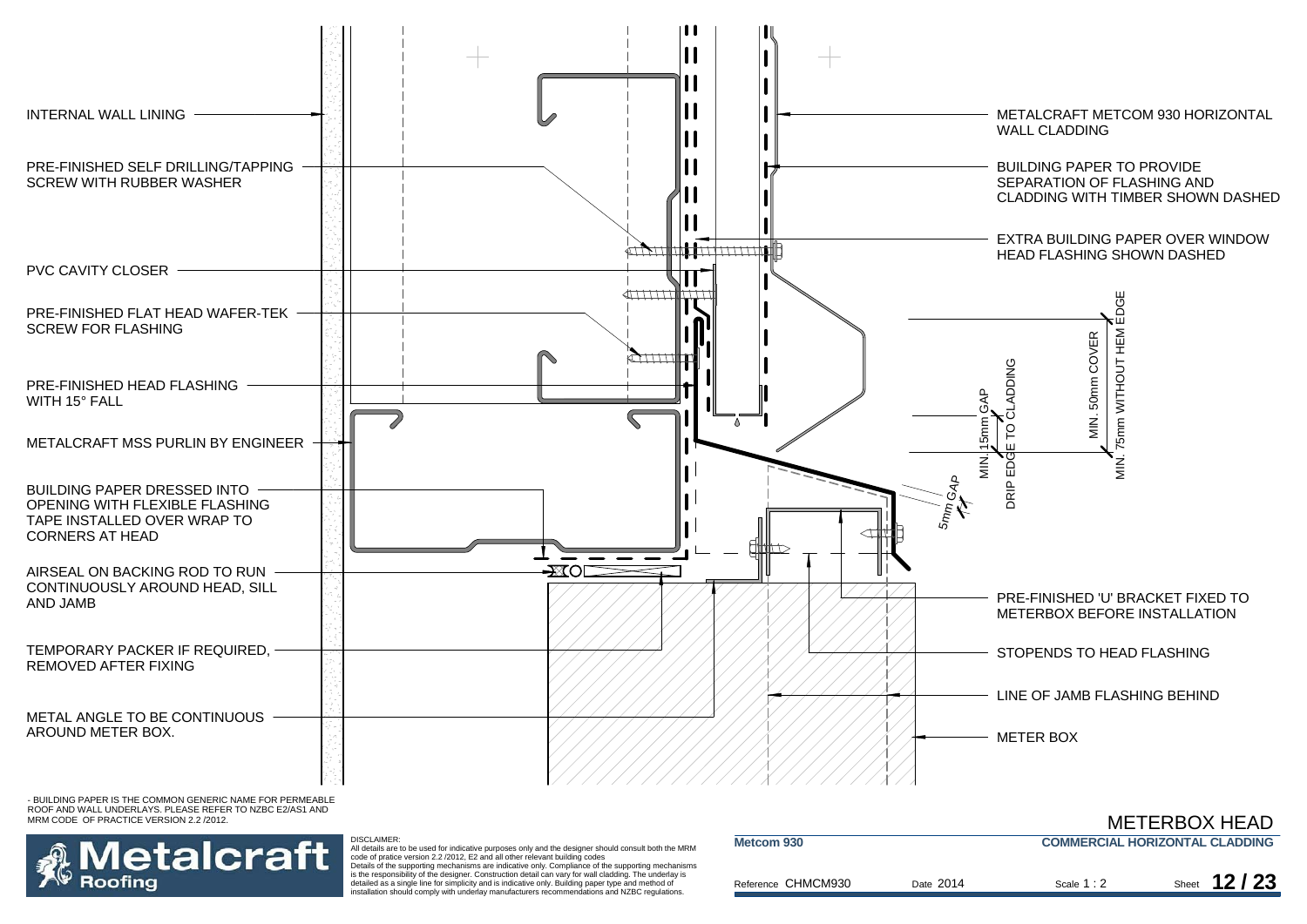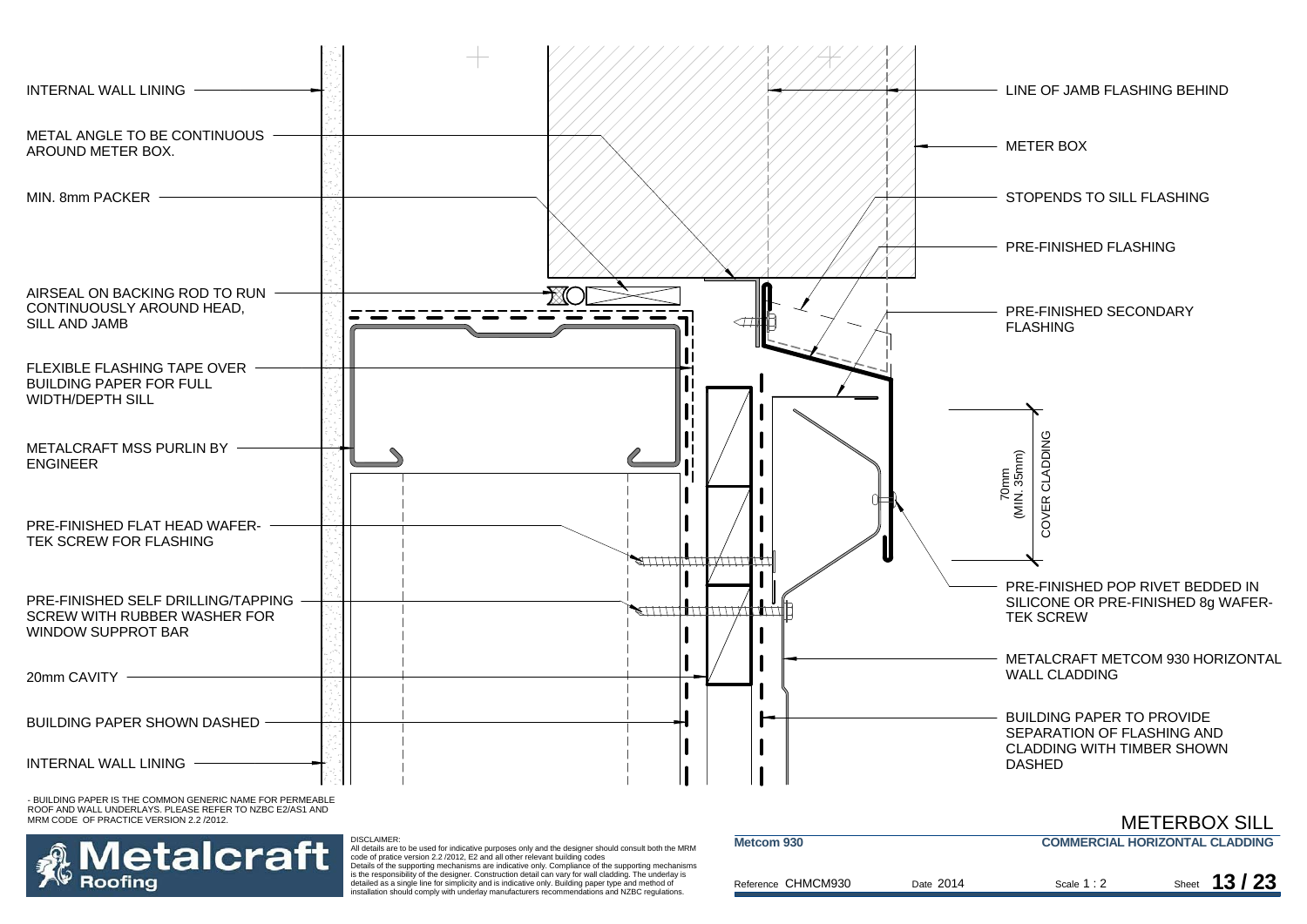

## etalcraft Roofina

 All details are to be used for indicative purposes only and the designer should consult both the MRM code of pratice version 2.2 /2012, E2 and all other relevant building codes Details of the supporting mechanisms are indicative only. Compliance of the supporting mechanisms

DISCLAIMER:

is the responsibility of the designer. Construction detail can vary for wall cladding. The underlay is detailed as a single line for simplicity and is indicative only. Building paper type and method of installation should comply with underlay manufacturers recommendations and NZBC regulations.

|                                                     |           |             | <b>METERBOX JAMB</b> |
|-----------------------------------------------------|-----------|-------------|----------------------|
| <b>COMMERCIAL HORIZONTAL CLADDING</b><br>Metcom 930 |           |             |                      |
|                                                     |           |             |                      |
| Reference CHMCM930                                  | Date 2014 | Scale $1:2$ | Sheet $14/23$        |

METERBOX JAMB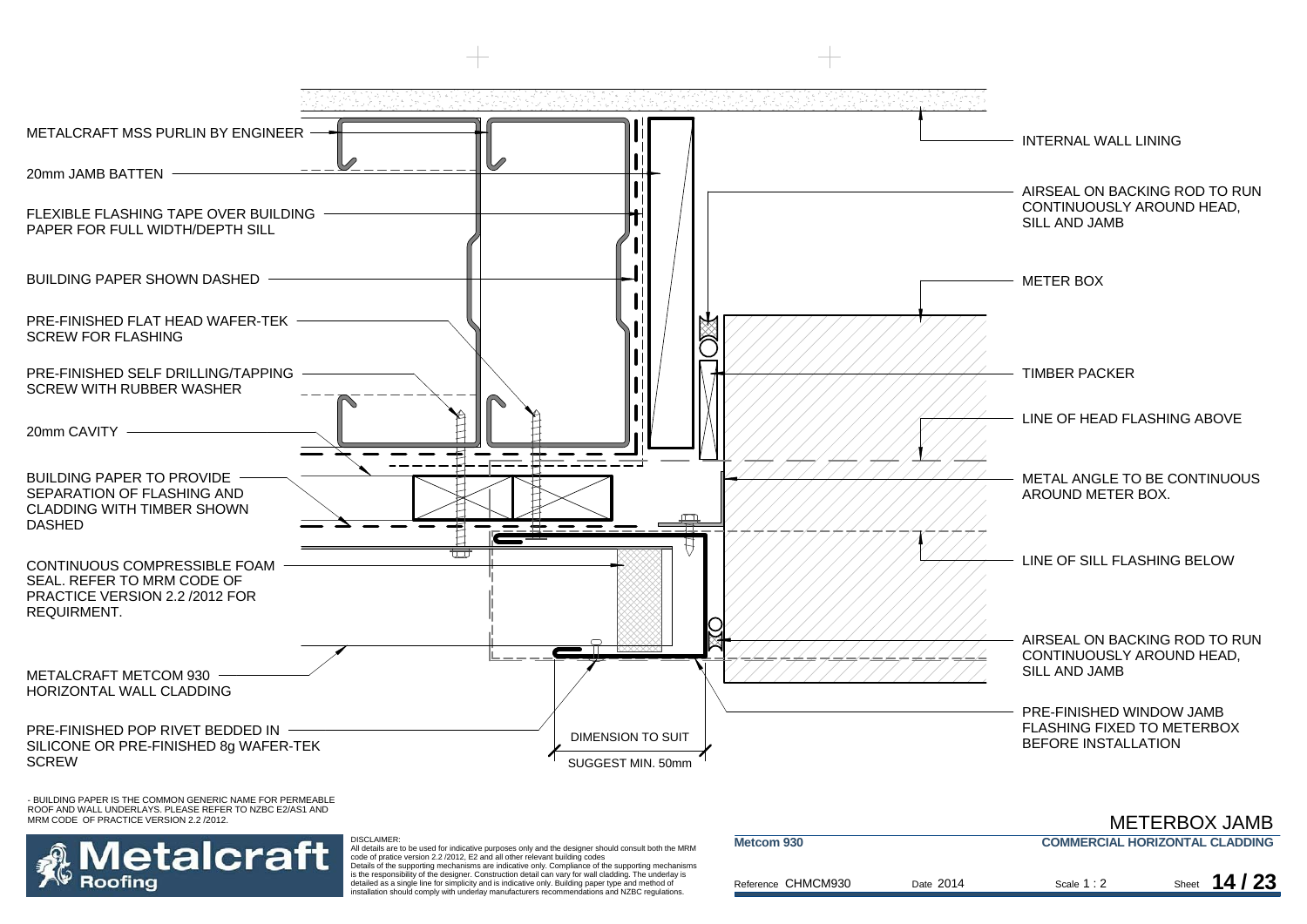



#### DISCLAIMER:

All details are to be used for indicative purposes only and the designer should consult both the MRM code of pratice version 2.2 /2012, E2 and all other relevant building codes Details of the supporting mechanisms are indicative only. Compliance of the supporting mechanisms

is the responsibility of the designer. Construction detail can vary for wall cladding. The underlay is detailed as a single line for simplicity and is indicative only. Building paper type and method of installation should comply with underlay manufacturers recommendations and NZBC regulations.

| Metcom 930         |           | <b>COMMERCIAL HORIZONTAL CLADDING</b> |                |
|--------------------|-----------|---------------------------------------|----------------|
| Reference CHMCM930 | Date 2014 | Scale $1:2$                           | 15/23<br>Sheet |

INTERNAL CORNER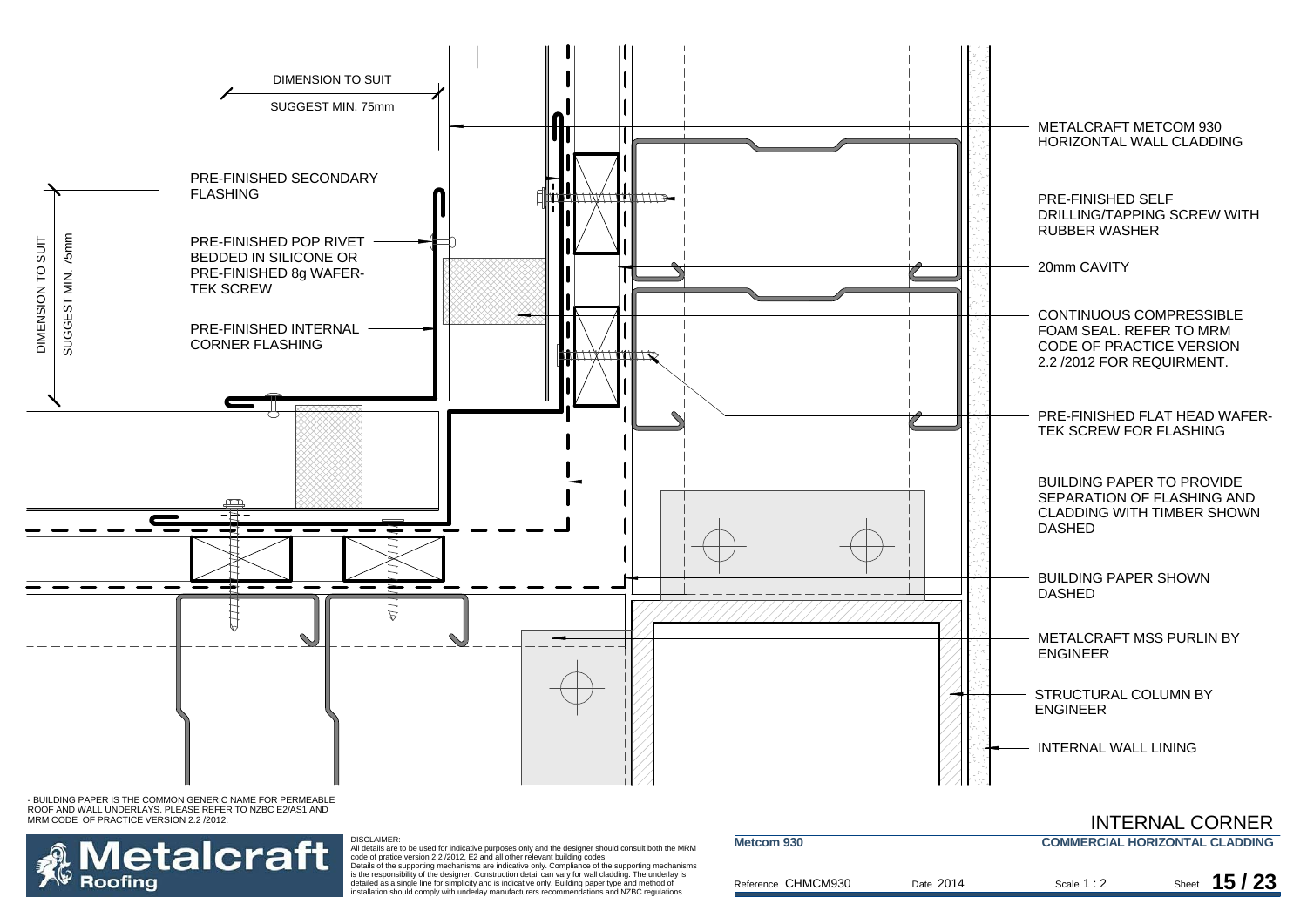



DISCLAIMER: All details are to be used for indicative purposes only and the designer should consult both the MRM code of pratice version 2.2 /2012, E2 and all other relevant building codes Details of the supporting mechanisms are indicative only. Compliance of the supporting mechanisms

is the responsibility of the designer. Construction detail can vary for wall cladding. The underlay is detailed as a single line for simplicity and is indicative only. Building paper type and method of installation should comply with underlay manufacturers recommendations and NZBC regulations.

|                    |           |                                       | LATLINNAL CONNEIN |
|--------------------|-----------|---------------------------------------|-------------------|
| Metcom 930         |           | <b>COMMERCIAL HORIZONTAL CLADDING</b> |                   |
| Reference CHMCM930 | Date 2014 | Scale $1:2$                           | Sheet $16/23$     |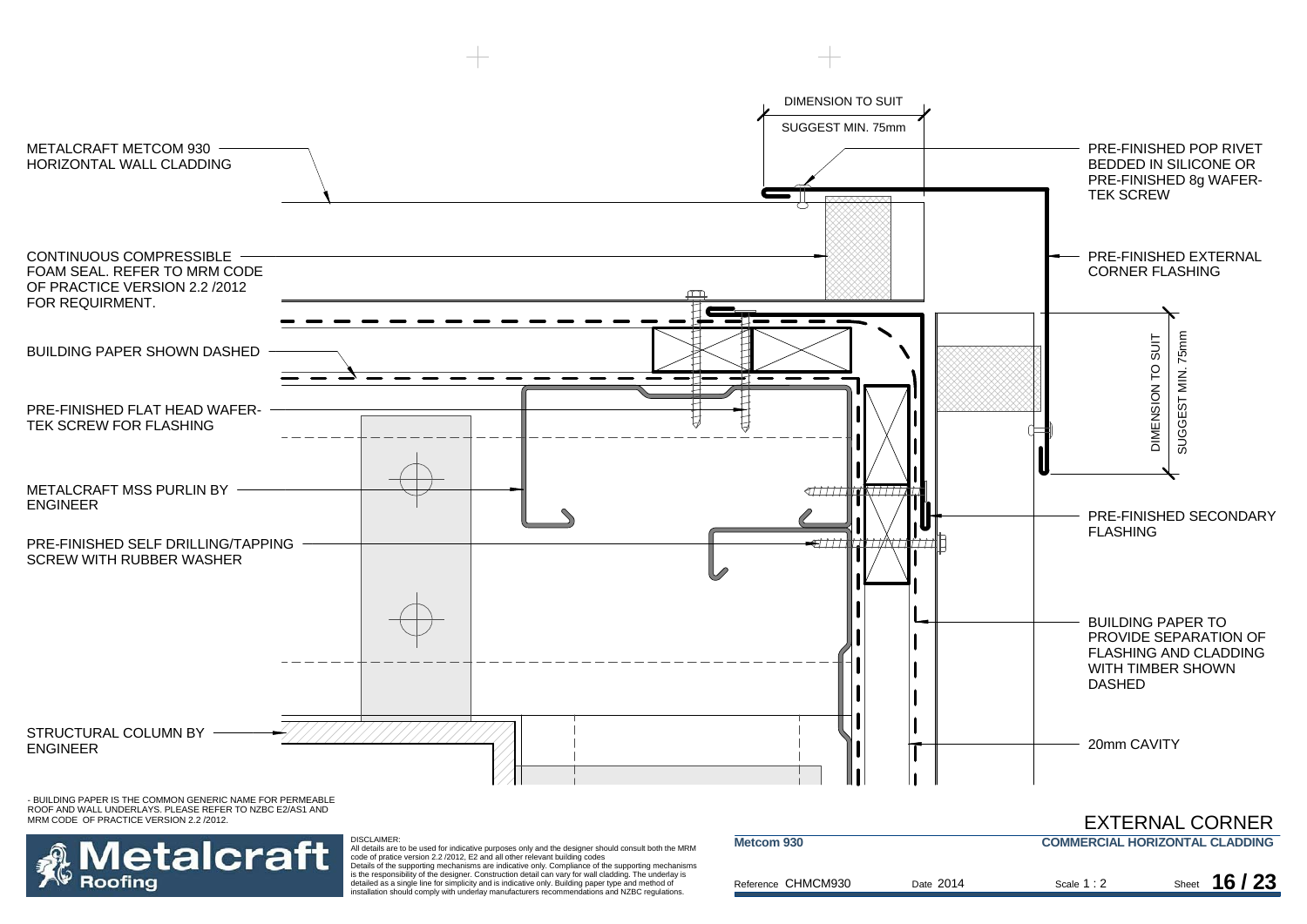

ROOF AND WALL UNDERLAYS. PLEASE REFER TO NZBC E2/AS1 AND MRM CODE OF PRACTICE VERSION 2.2 /2012.



DISCLAIMER: All details are to be used for indicative purposes only and the designer should consult both the MRM<br>code of pratice version 2.2 /2012, E2 and all other relevant building codes<br>Details of the supporting mechanisms are indi

is the responsibility of the designer. Construction detail can vary for wall cladding. The underlay is detailed as a single line for simplicity and is indicative only. Building paper type and method of installation should comply with underlay manufacturers recommendations and NZBC regulations.

|                    |           | <b>INTERNAL CORNER BOX TYPE</b> |                                       |
|--------------------|-----------|---------------------------------|---------------------------------------|
| Metcom 930         |           |                                 | <b>COMMERCIAL HORIZONTAL CLADDING</b> |
| Reference CHMCM930 | Date 2014 | Scale $1:2$                     | Sheet 17/23                           |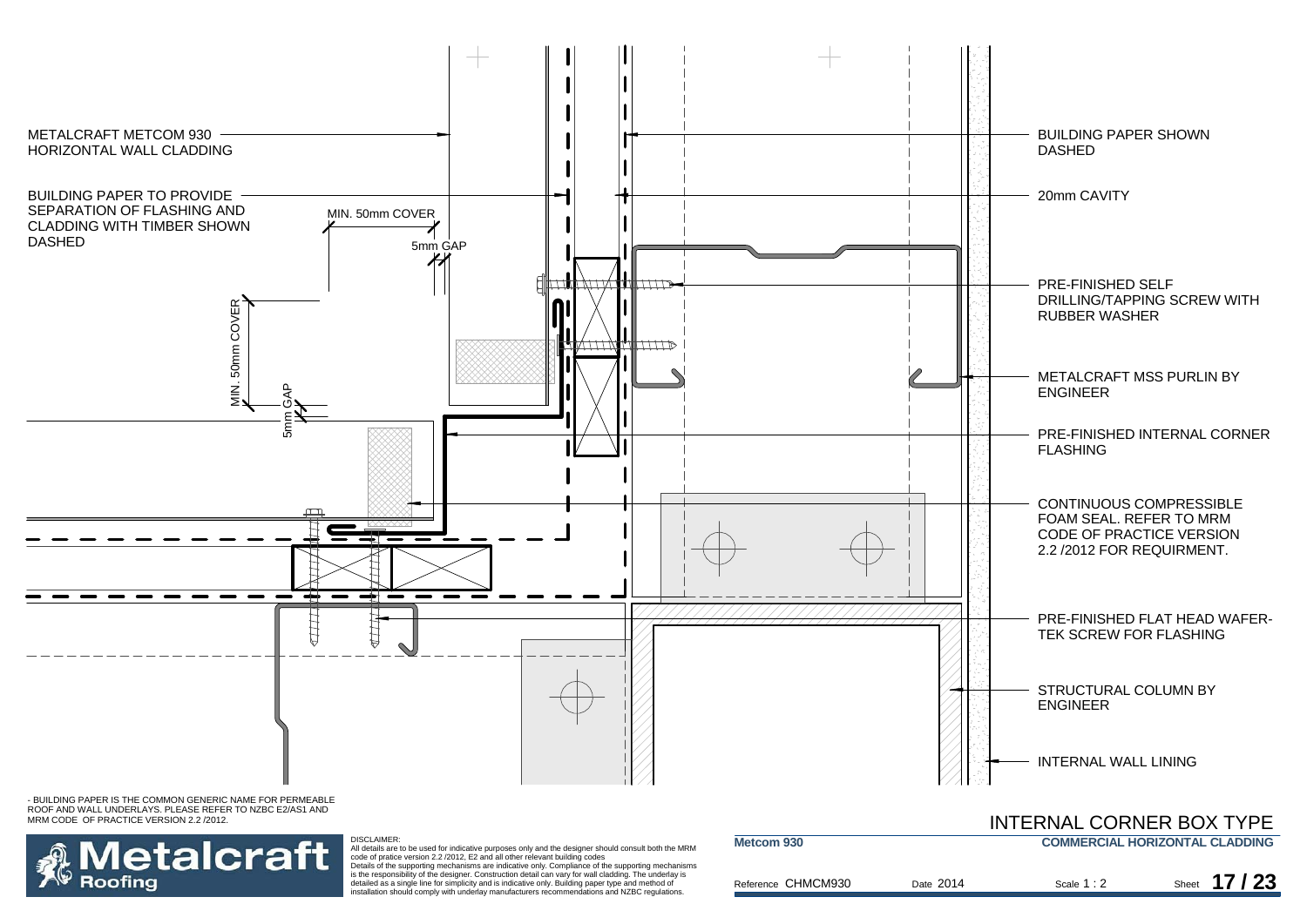

**letalcraft** Roofina

DISCLAIMER: All details are to be used for indicative purposes only and the designer should consult both the MRM code of pratice version 2.2 /2012, E2 and all other relevant building codes Details of the supporting mechanisms are indicative only. Compliance of the supporting mechanisms

is the responsibility of the designer. Construction detail can vary for wall cladding. The underlay is detailed as a single line for simplicity and is indicative only. Building paper type and method of installation should comply with underlay manufacturers recommendations and NZBC regulations.

| Metcom 930 |                    |           | <b>COMMERCIAL HORIZONTAL CLADDING</b> |               |
|------------|--------------------|-----------|---------------------------------------|---------------|
|            |                    |           |                                       |               |
|            |                    |           |                                       |               |
|            |                    |           |                                       |               |
|            | Reference CHMCM930 | Date 2014 | Scale $1:2$                           | Sheet 18 / 23 |
|            |                    |           |                                       |               |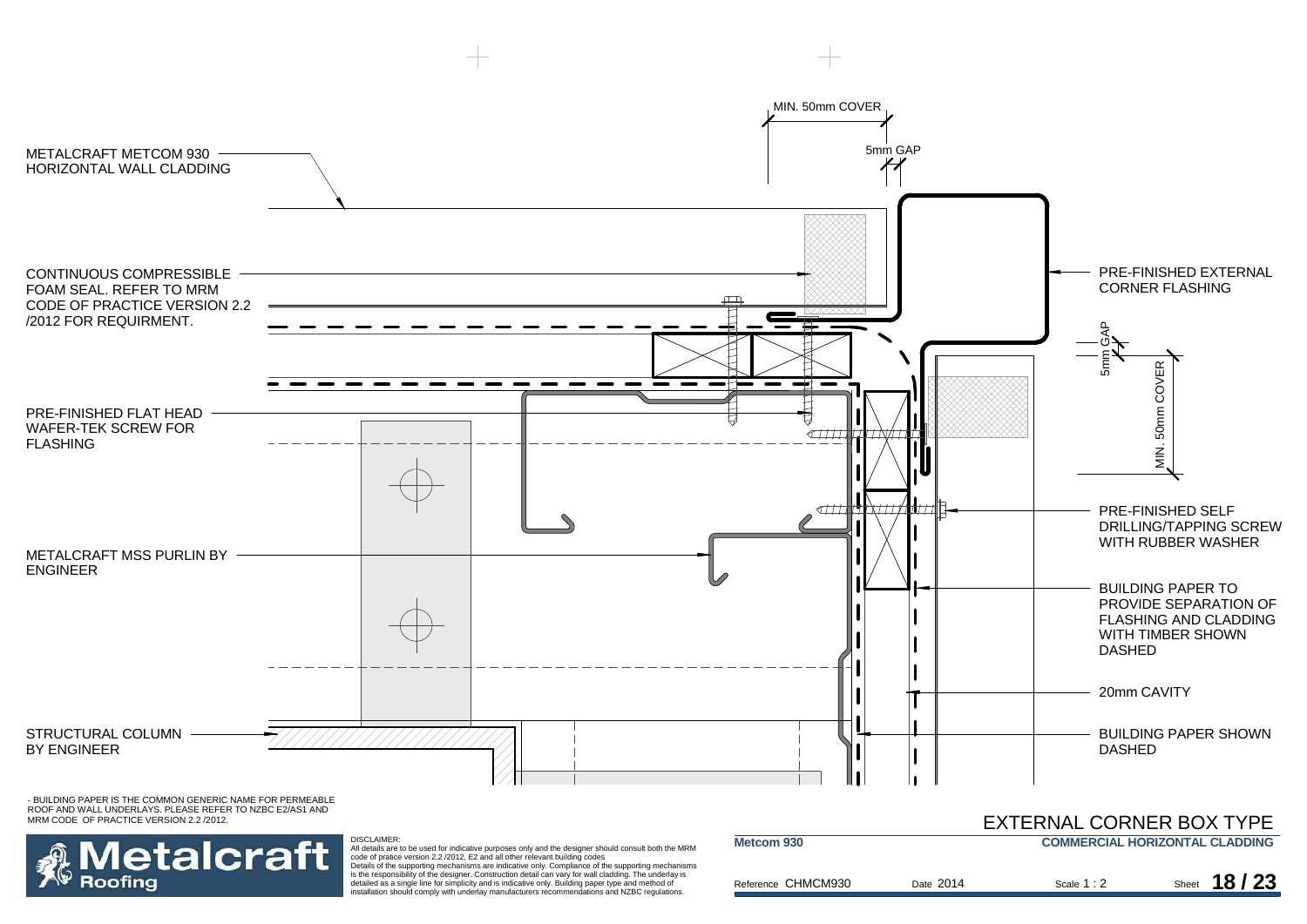



DISCLAIMER:<br>All details are to be used for indicative purposes only and the designer should consult both the MRM<br>Code of pratice version 2.2 /2012, E2 and all other relevant building codes<br>Details of the supporting mechani

detailed as a single line for simplicity and is indicative only. Building paper type and method of installation should comply with underlay manufacturers recommendations and NZBC regulations.

|           |             | <b>COMMERCIAL HORIZONTAL CLADDING</b> |
|-----------|-------------|---------------------------------------|
| Date 2014 | Scale $1:2$ | 19/23<br>Sheet                        |
|           |             |                                       |

SOAKER FLASHING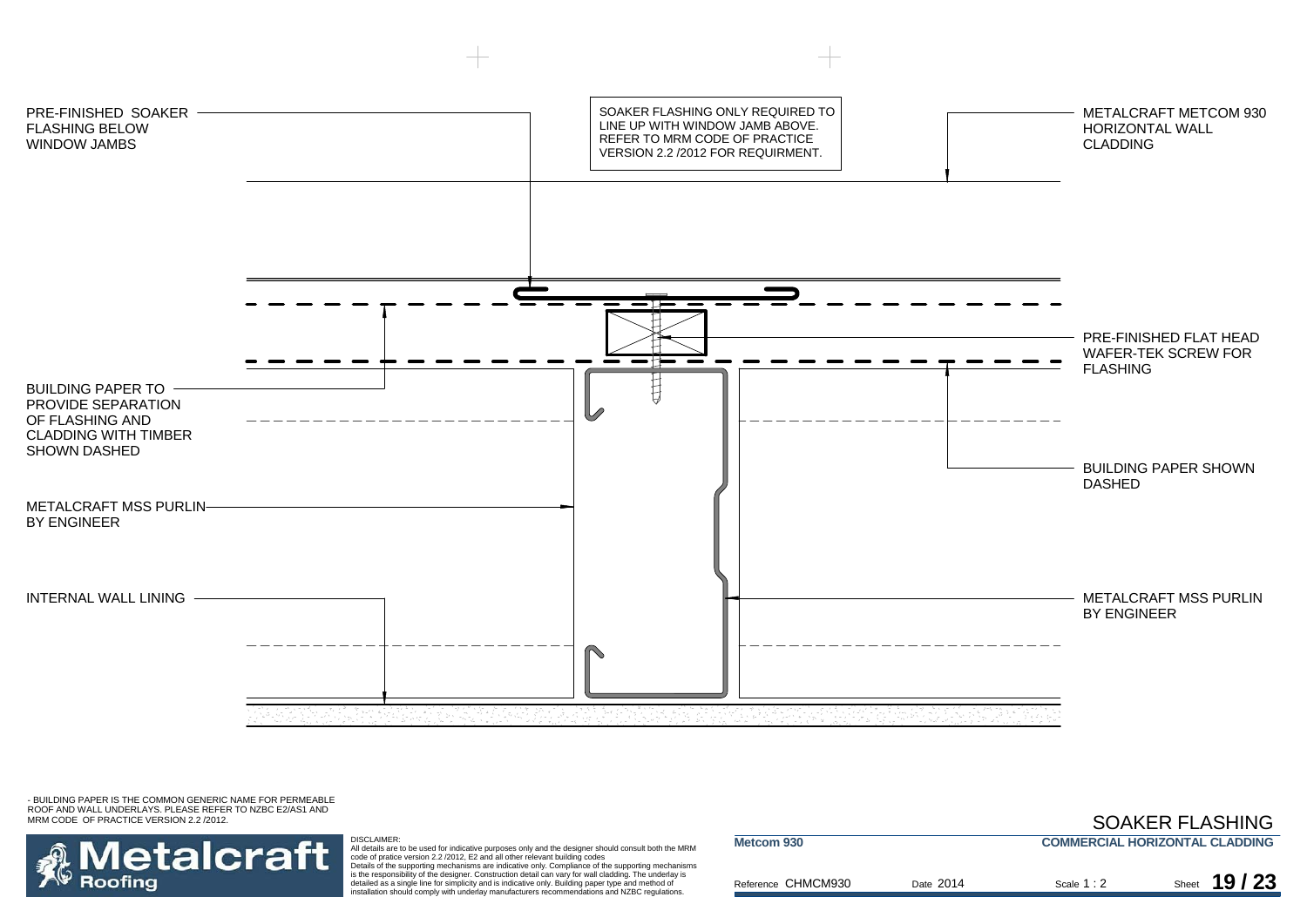

![](_page_20_Picture_2.jpeg)

DISCLAIMER:<br>All details are to be used for indicative purposes only and the designer should consult both the MRM<br>Code of pratice version 2.2 /2012, E2 and all other relevant building codes<br>Details of the supporting mechani

detailed as a single line for simplicity and is indicative only. Building paper type and method of installation should comply with underlay manufacturers recommendations and NZBC regulations.

|           |             | , __________________________          |
|-----------|-------------|---------------------------------------|
|           |             | <b>COMMERCIAL HORIZONTAL CLADDING</b> |
| Date 2014 | Scale $1:2$ | 20/23<br>Sheet                        |
|           |             |                                       |

VERTICAL BUTT JOINT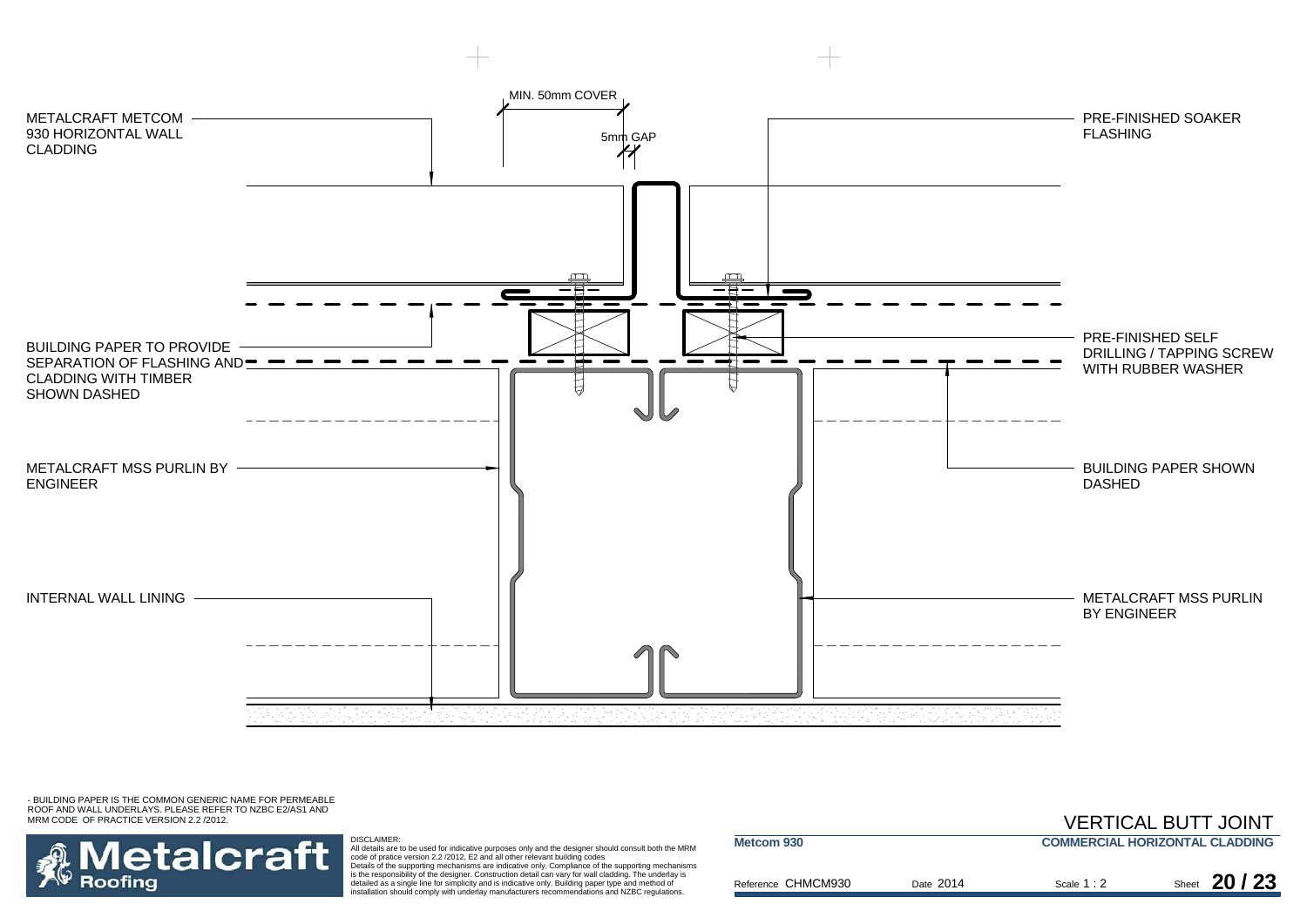![](_page_21_Figure_0.jpeg)

![](_page_21_Picture_2.jpeg)

#### DISCLAIMER:

All details are to be used for indicative purposes only and the designer should consult both the MRM<br>code of pratice version 2.2 /2012, E2 and all other relevant building codes<br>Details of the supporting mechanisms are indi

is the responsibility of the designer. Construction detail can vary for wall cladding. The underlay is detailed as a single line for simplicity and is indicative only. Building paper type and method of installation should comply with underlay manufacturers recommendations and NZBC regulations.

### BOTTOM OF CLADDING (FLUSH)

| Metcom 930         |  |           | <b>COMMERCIAL HORIZONTAL CLADDING</b> |               |
|--------------------|--|-----------|---------------------------------------|---------------|
| Reference CHMCM930 |  | Date 2014 | Scale $1:2$                           | Sheet 21 / 23 |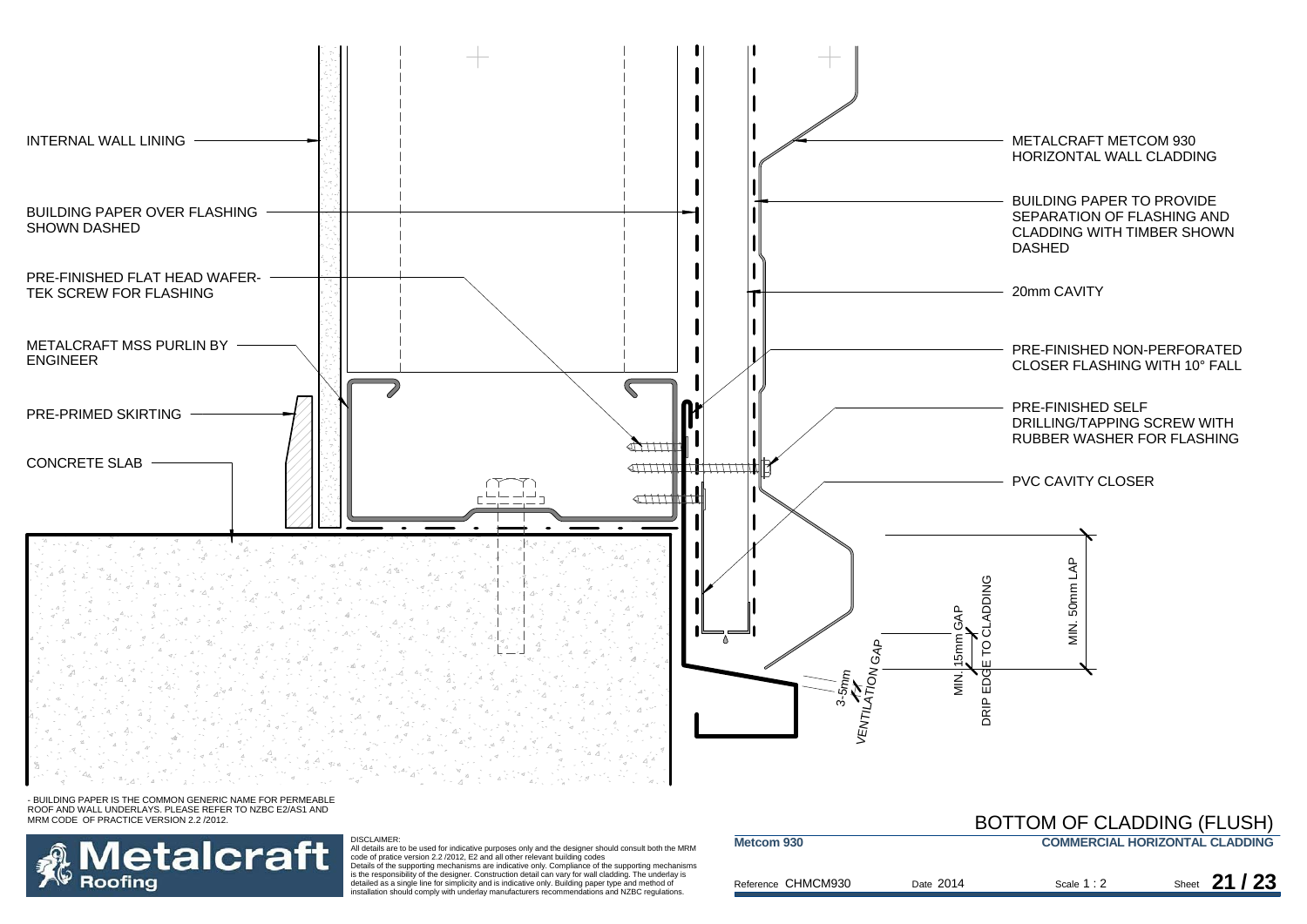![](_page_22_Figure_0.jpeg)

![](_page_22_Picture_2.jpeg)

#### DISCLAIMER:

All details are to be used for indicative purposes only and the designer should consult both the MRM<br>code of pratice version 2.2 /2012, E2 and all other relevant building codes<br>Details of the supporting mechanisms are indi is the responsibility of the designer. Construction detail can vary for wall cladding. The underlay is detailed as a single line for simplicity and is indicative only. Building paper type and method of installation should comply with underlay manufacturers recommendations and NZBC regulations.

|                    |           | BOTTOM OF CLADDING (RECESSED)         |               |
|--------------------|-----------|---------------------------------------|---------------|
| Metcom 930         |           | <b>COMMERCIAL HORIZONTAL CLADDING</b> |               |
| Reference CHMCM930 | Date 2014 | Scale $1:2$                           | Sheet $22/23$ |